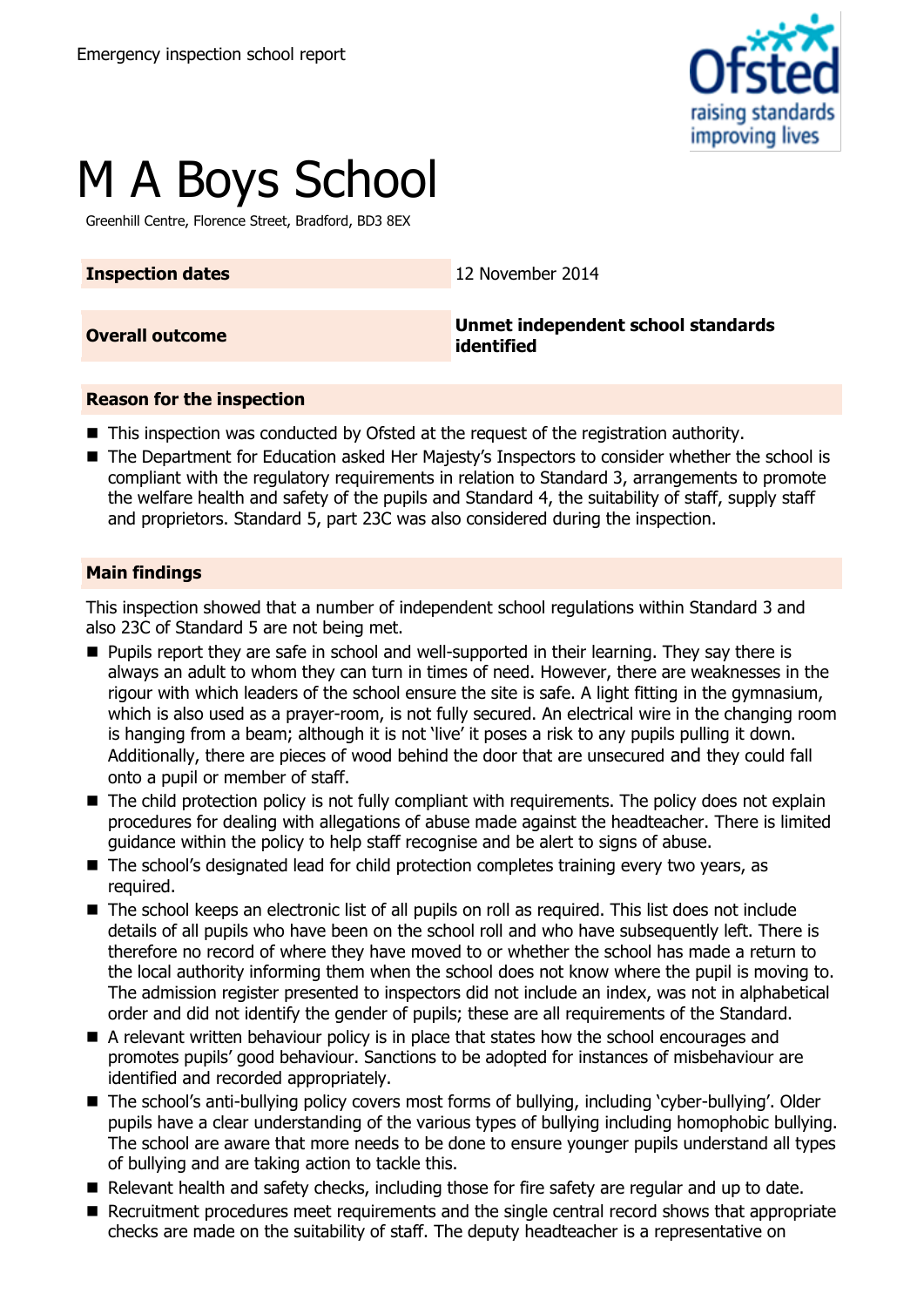Bradford's Children Safeguarding Board and there is good ongoing work with the local authority's 'Prevent' officer to train pupils to be aware of and understand risks of radicalisation or extremism.

- The school building is airy with appropriate classroom areas, lighting and ventilation. There are enough toilets for the number of pupils and there are changing and shower facilities available for pupils. Pupils complain that the heating is not often at a high enough temperature and they are sometimes cold in classes. At the time of the inspection, classrooms, corridors and the dining hall were at a reasonable temperature.
- There is suitable space outdoors for pupils' play and recreation and pupils are effectively supervised during break and lunch times. An astro-turf playing pitch has recently been constructed for sport and recreation. This, the perimeter fence and the side of the school were unkempt. Pupils left litter on the astro-turf and the access path to the surface was littered with bottles and other type of litter. There is only one bin on the school site and pupils are not taught to share in the responsibility for keeping the grounds free from litter.

#### **Compliance with regulatory requirements**

**The school requires improvement and must take action to meet schedule 1 of The Education (Independent School Standards) (England) Regulations 2010, as amended by The Education (Independent School Standards) (England) (Amendment) Regulations 2012 ('the independent school standards') and associated requirements.**

- Ensure that the child protection policy meet requirements (paragraph 7).
- Ensure the admission register is maintained in accordance with the Education (Pupil Registration) (England) Regulations 2006 (paragraph 17).
- Ensure that the school premises and the accommodation and facilities provided therein are maintained to a standard that, so far as is reasonably practical, the health and safety and welfare of pupils are ensured (paragraph 23C).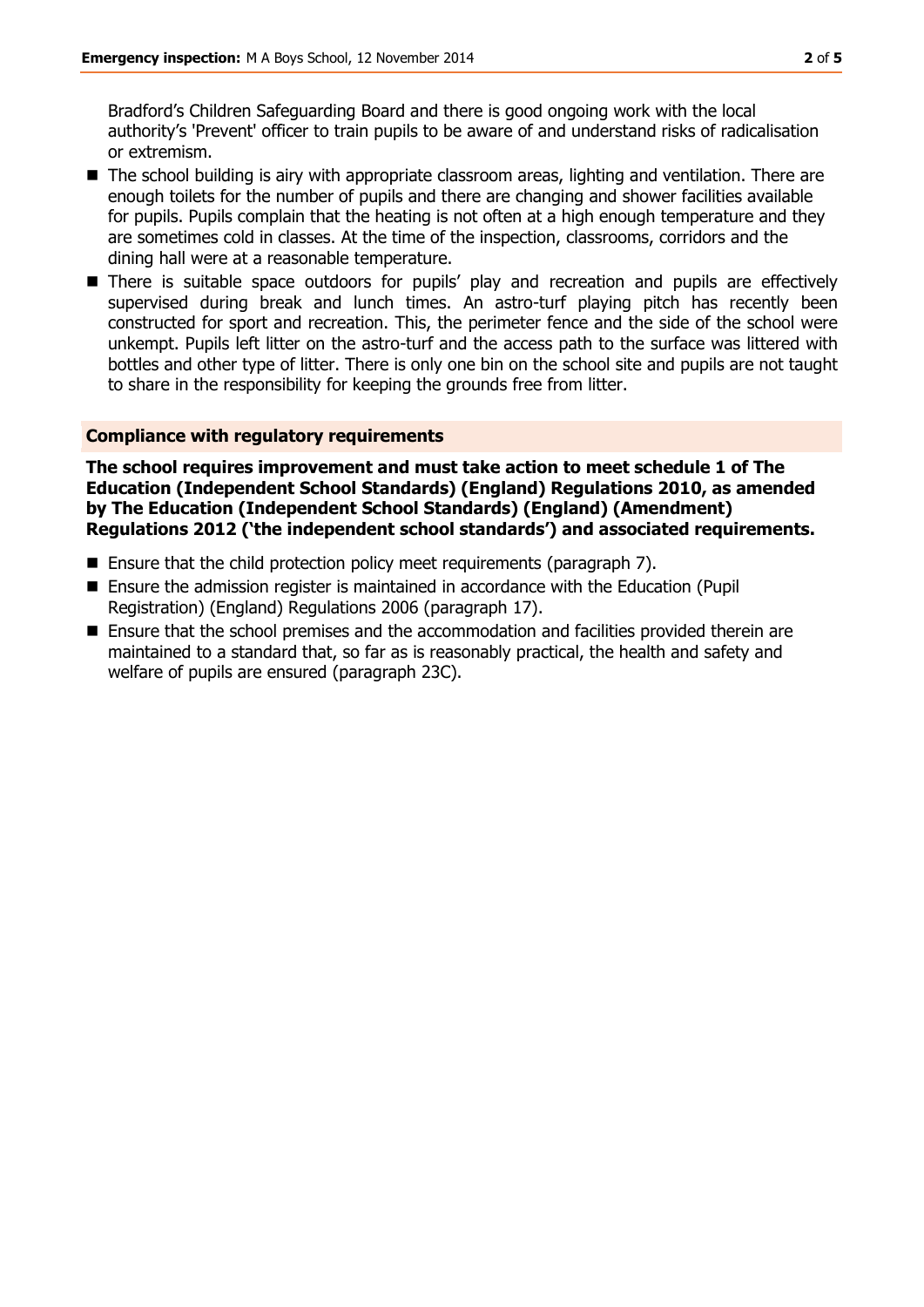## **Inspection team**

| <b>Margaret Farrow</b> | Her Majesty' Inspector  |
|------------------------|-------------------------|
| Amraz Ali              | Her Majesty's Inspector |

# **Information about this school**

- M A Boys School is an independent Muslim day school for boys aged 11 to 16 years of age in the city of Bradford. It is owned by the headteacher. Until September 2011, boys and girls attended the school. Boys were relocated to a refurbished building in September 2011 and this became the boy's school, with a girl's school now on the previous school site. The girl's school is subject to its own inspection regime and was last inspected in May 2013.
- At the time of the inspection there were 100 pupils on roll, none of whom have a statement of special educational needs and none are learning English as an additional language.
- The school opened in August 2003 and was registered in 2005. The school's last full inspection was in October 2010 when the quality of education and the welfare, health and safety of pupils were judged to be good and pupils' spiritual, moral, social and cultural development was judged to be outstanding.
- The school did not meet all requirements in respect of the premises and accommodation (standards in part 5), and was required to provide sufficient washrooms for staff and pupils, including facilities for pupils with special needs and disability, which took account of regulations 3 and 4 of the Education (School Premises) Regulations 1999 (paragraph 23(j)).
- The previous school was subject to a progress monitoring visit in October 2011 when this standard was checked and judged to be met following the school's relocation to a refurbished building in September 2011.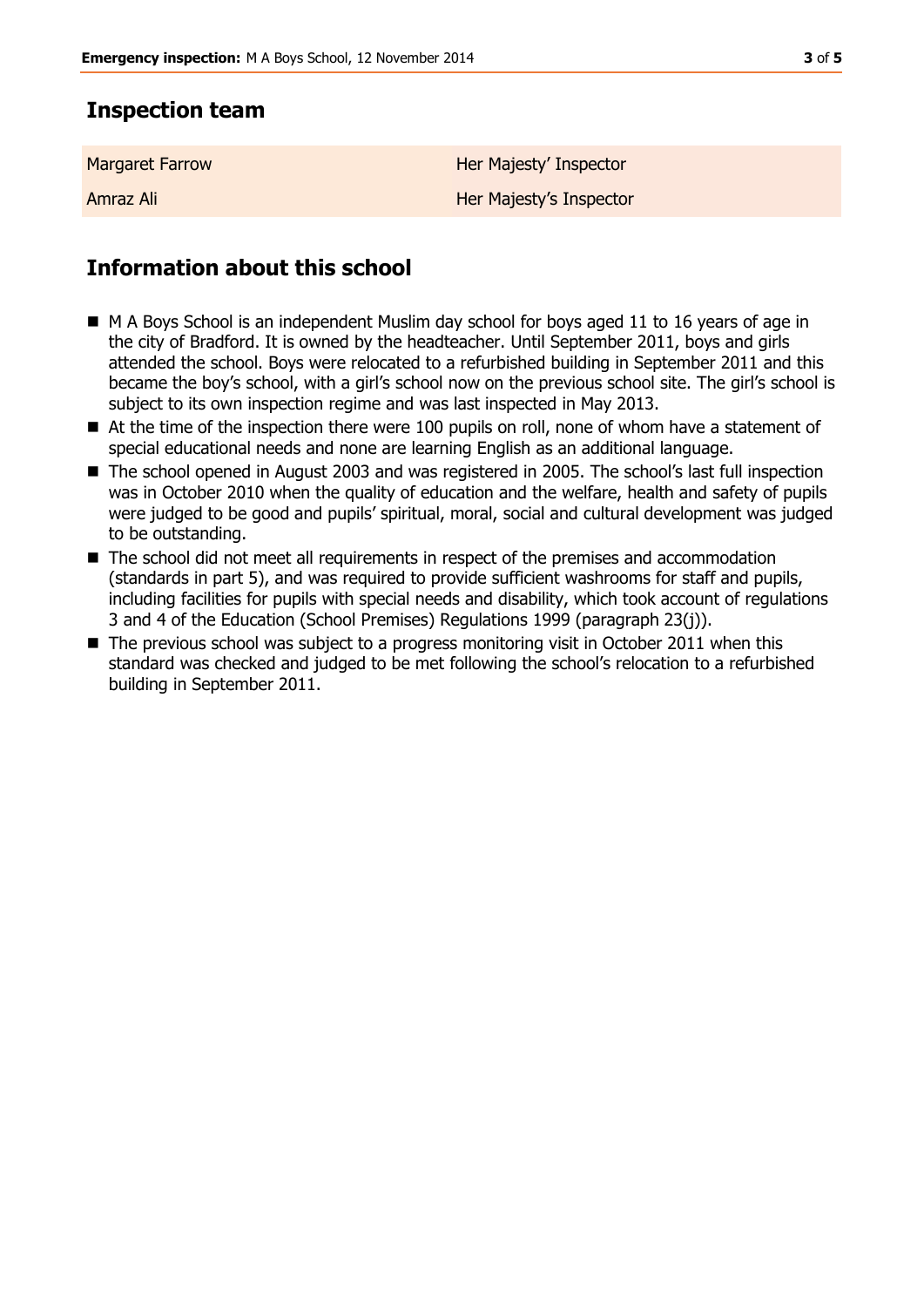## **School details**

| Unique reference number        | 134386   |
|--------------------------------|----------|
| <b>Inspection number</b>       | 452228   |
| <b>DfE registration number</b> | 380/6115 |

This inspection was conducted at the request of the registration authority for independent schools. It was carried out under section 162A of the Education Act 2002, as inserted by schedule 8 of the Education Act 2005.

| <b>Type of school</b>                      | Secondary day school   |
|--------------------------------------------|------------------------|
| <b>School status</b>                       | Independent school     |
| Age range of pupils                        | $11 - 16$              |
| <b>Gender of pupils</b>                    | <b>Boys</b>            |
| <b>Number of pupils on the school roll</b> | 100                    |
| <b>Number of part time pupils</b>          | 0                      |
| <b>Proprietor</b>                          | Arshad Khan            |
| <b>Headteacher</b>                         | Arshad Khan            |
| Date of previous school inspection         | 12 October 2011        |
| <b>Annual fees (day pupils)</b>            | £2,300                 |
| <b>Telephone number</b>                    | 01274 667454           |
| <b>Email address</b>                       | maboys@mainstitute.net |